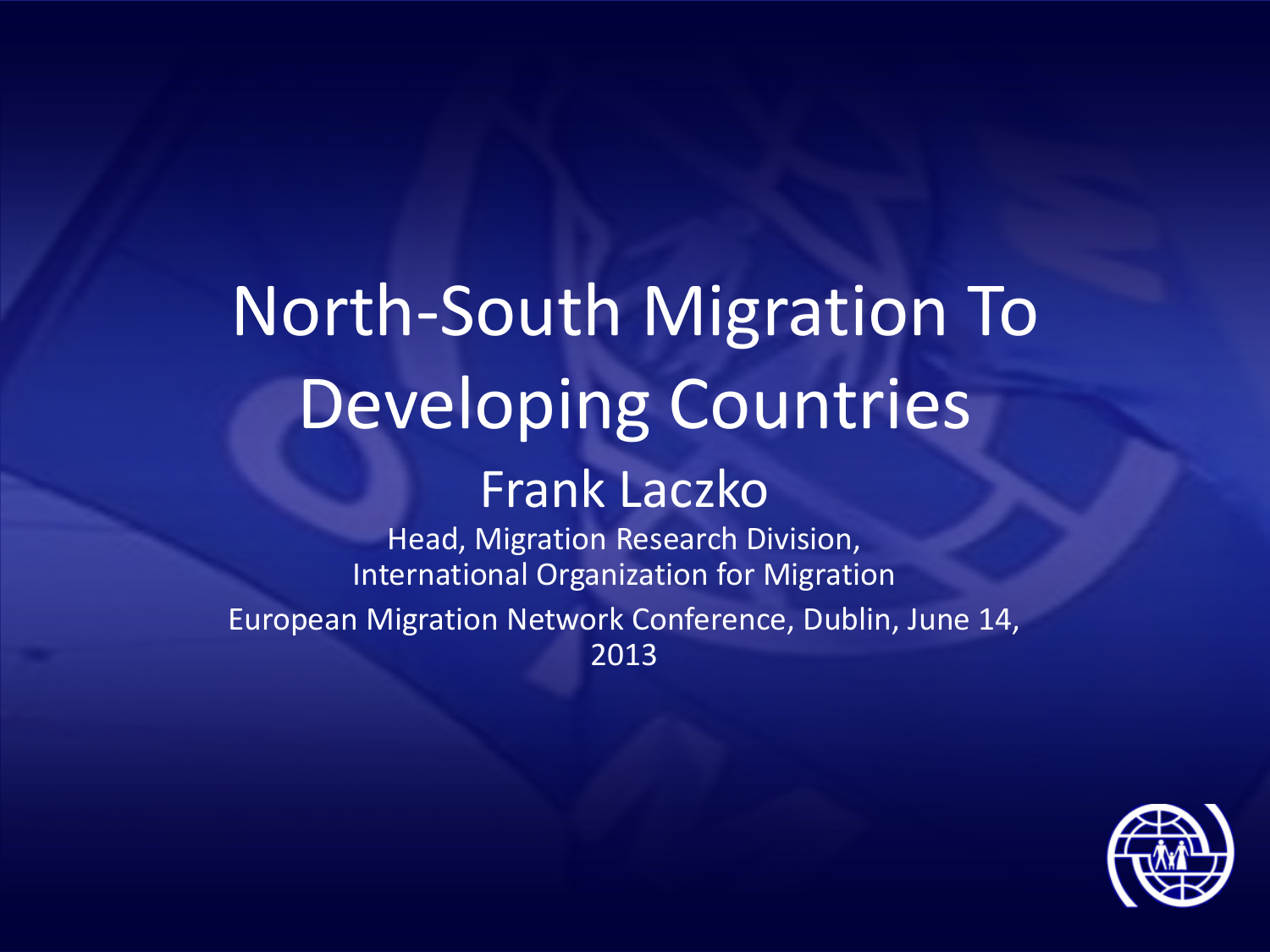### Policy Dialogue on Migration and Development

- 2013 UN High-Level Dialogue on Migration and Development;
- Post-MDG/2015 global development framework: should it include migration?
- European Report on Development: focus on post-2015;
- EC Communication on Migration and Development, May 2013: outlines EU position ahead of HLD.

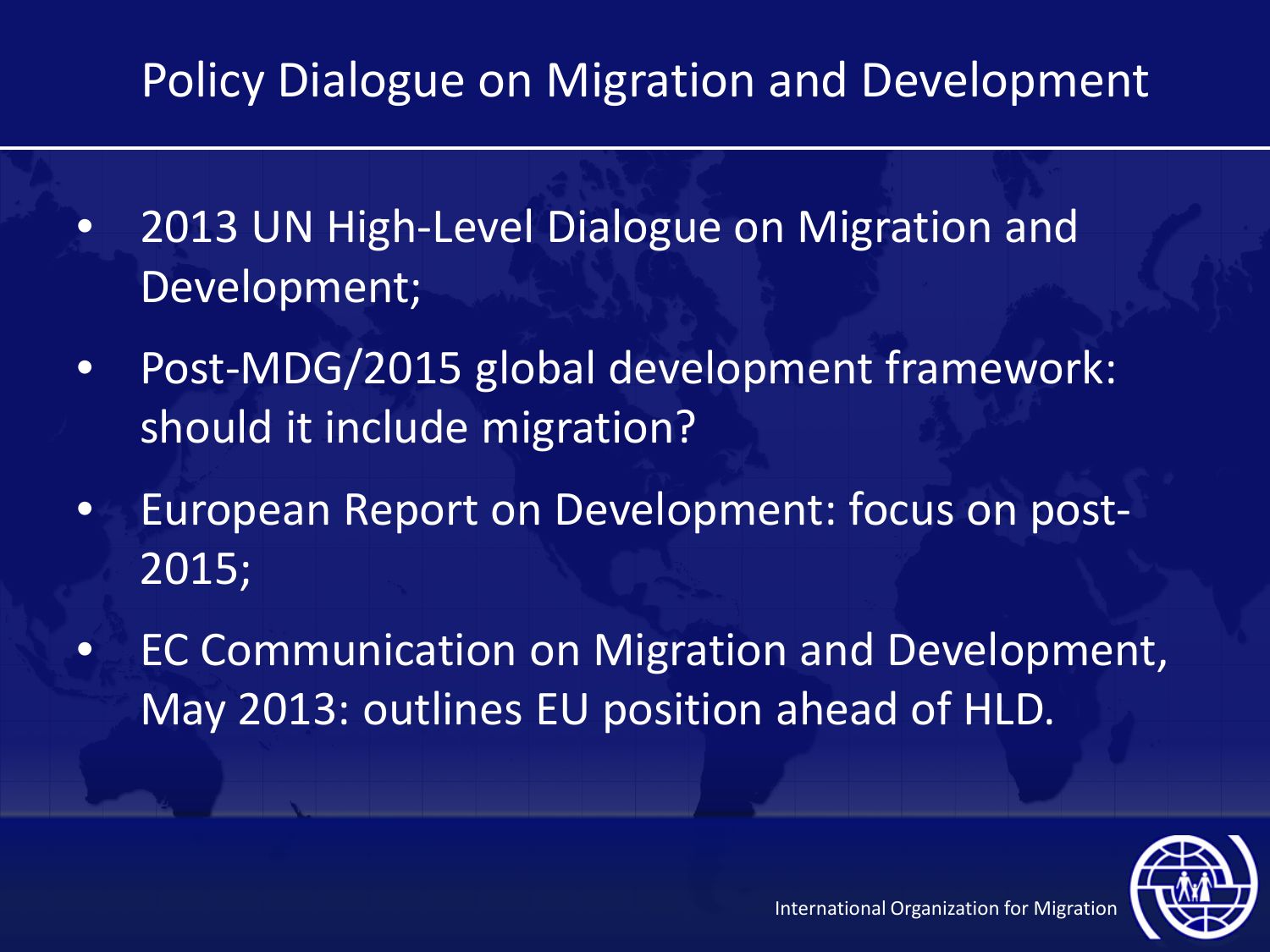### EC Communication: Maximizing the Development Impact of Migration

- Proposes how the EU could adopt a more ambitious approach to migration and development;
- Development and migration agenda should be broadened;
- Migration policy should take account of development;
- Little reference to North-South migration from Europe to developing countries due to the economic crisis.

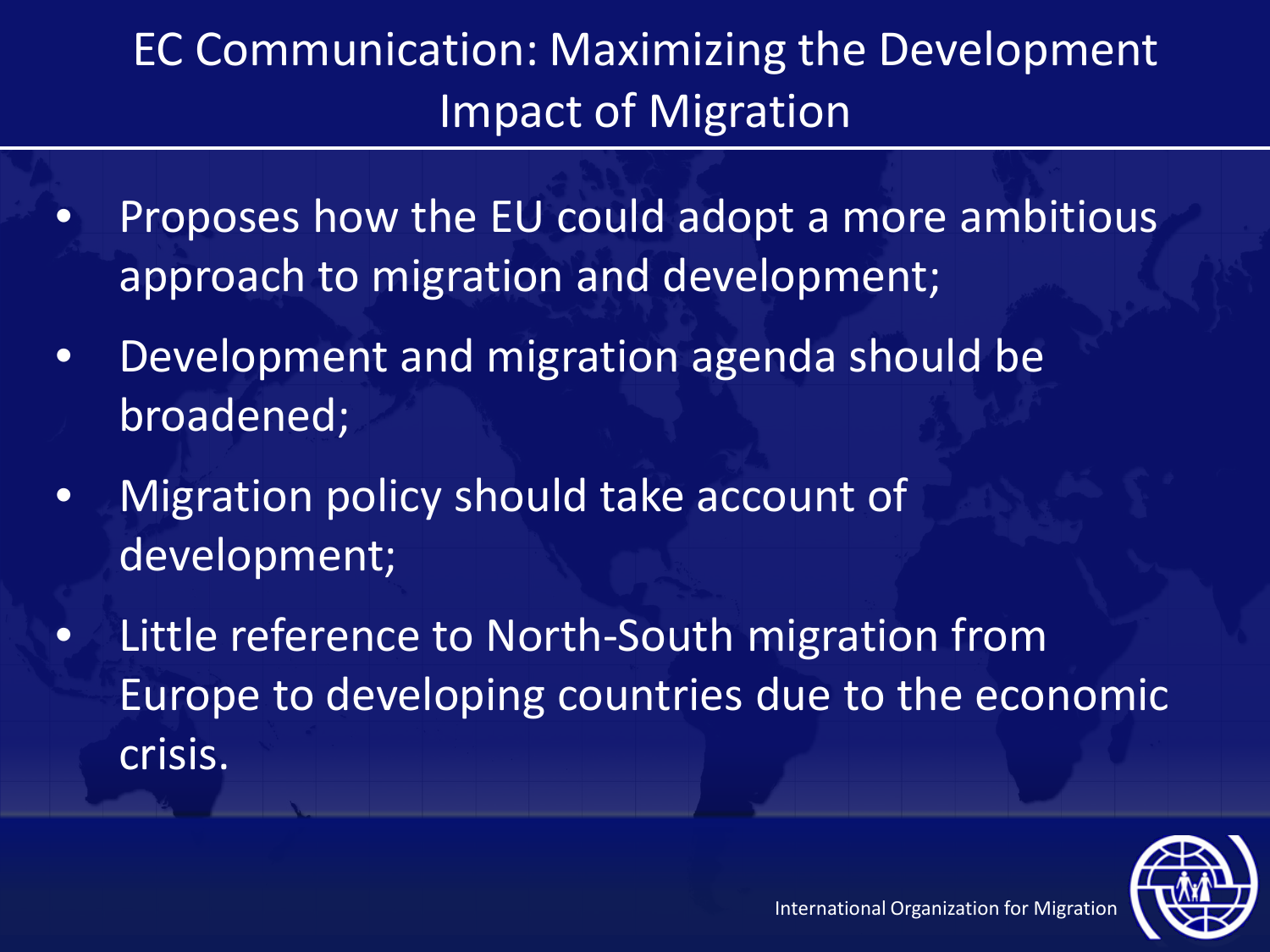### Presentation Outline

- Defining North-South migration
- Number/Profile of North-South migrants
- Factors contributing to North-South migration
- To what extent is North-South migration due to the economic crisis?
- What are the implications for development in countries of destination and origin ?

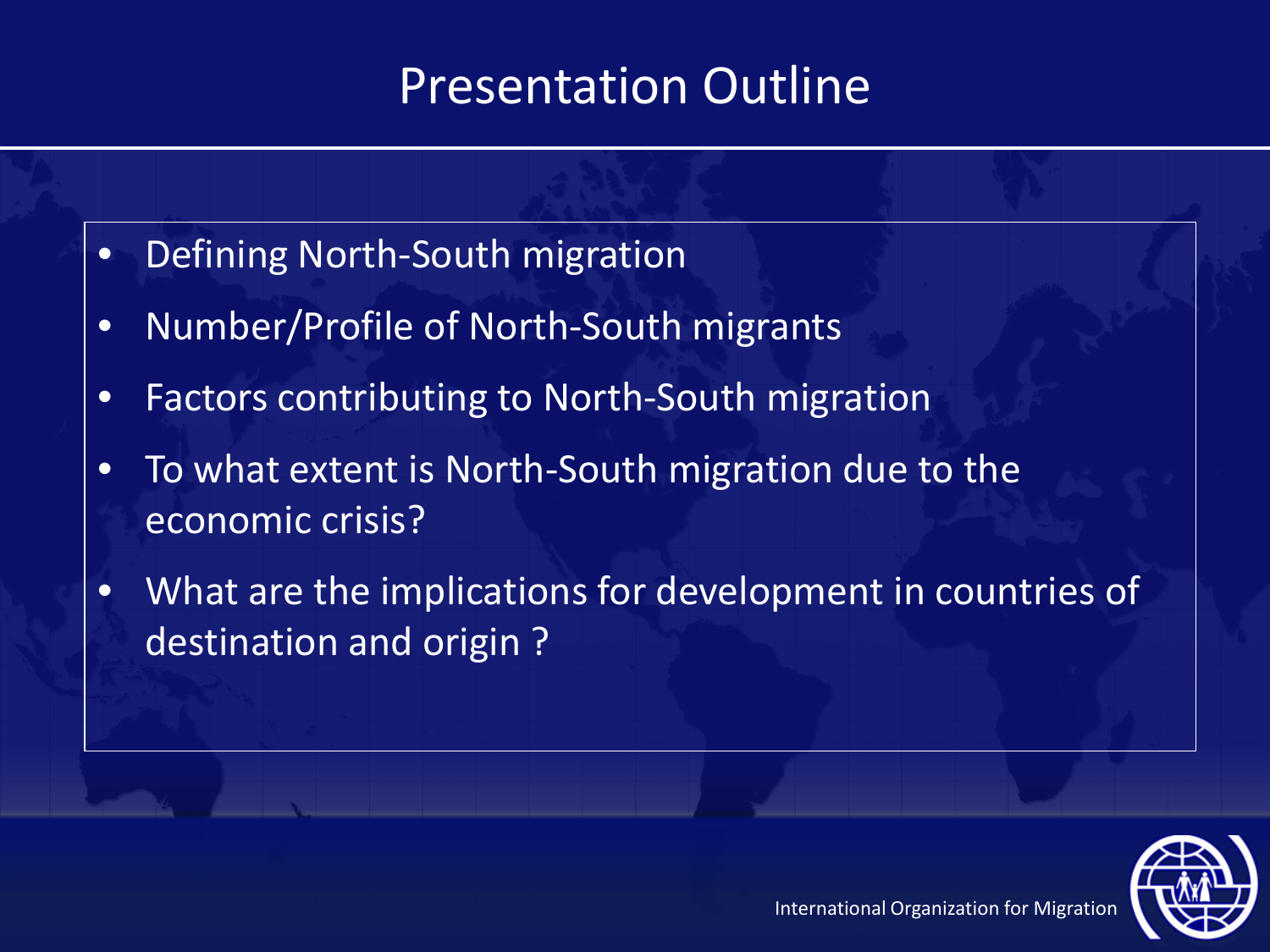# Definitions of "South" and "North" vary

#### **UN DESA**

- Based on UN classifications of developed and developing countries
- **North = North America (except Mexico), Europe, Japan, Australia and New Zealand.**

#### **World Bank**

- Based on GNI per capita
- **North = "High income countries"** Includes countries/regions, such as: Bahrain; Barbados; Hong Kong, China; Israel; Macao, China; Oman; Puerto Rico; Qatar; the Republic of Korea; Saudi Arabia; Singapore; Trinidad and Tobago; and the United Arab Emirates.

### **UNDP**

• Based on Human Development Index

• **North = includes most high-income countries in Latin America, the Middle East and Asia** (more similar to WB)

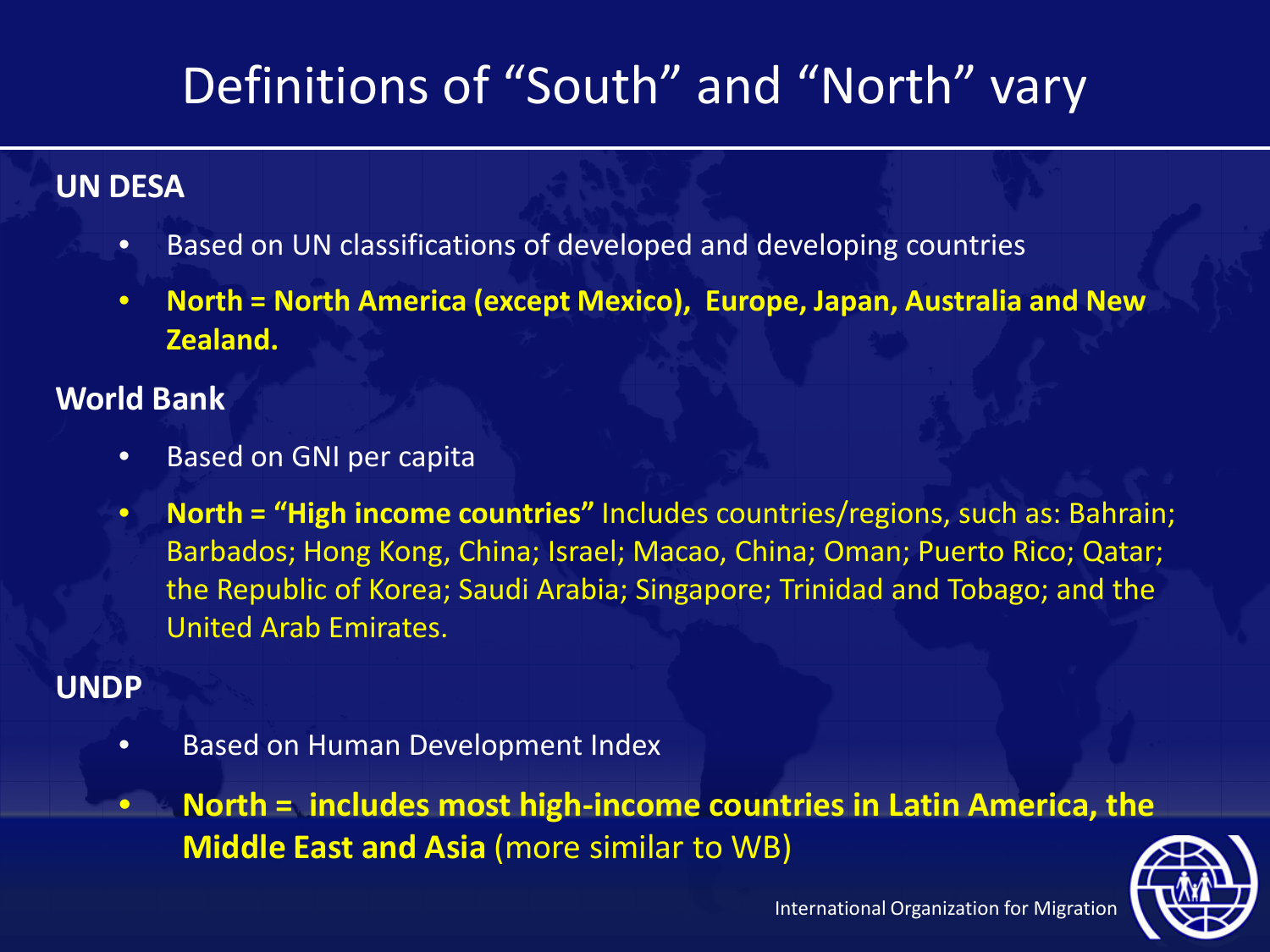# North-South Migration: Global Trends

- Between 7 and 13 million migrants from the North living in the South in 2010;
- Around 8.5% of migrants in the South are from the North;
- N-S migrant stocks (2010):
	- 8% are U.S.-born living in Mexico

#### **Other large stocks**

- Germany -> Turkey
- U.S. -> South Africa
- Portugal -> Brazil
- Italy -> Argentina
- While global data have yet to reflect changes in N-S migration, increases can be seen at national and regional levels.

#### **Four "pathways" of migration**



*Source:* Gallup estimate of first generation adult migrant stock

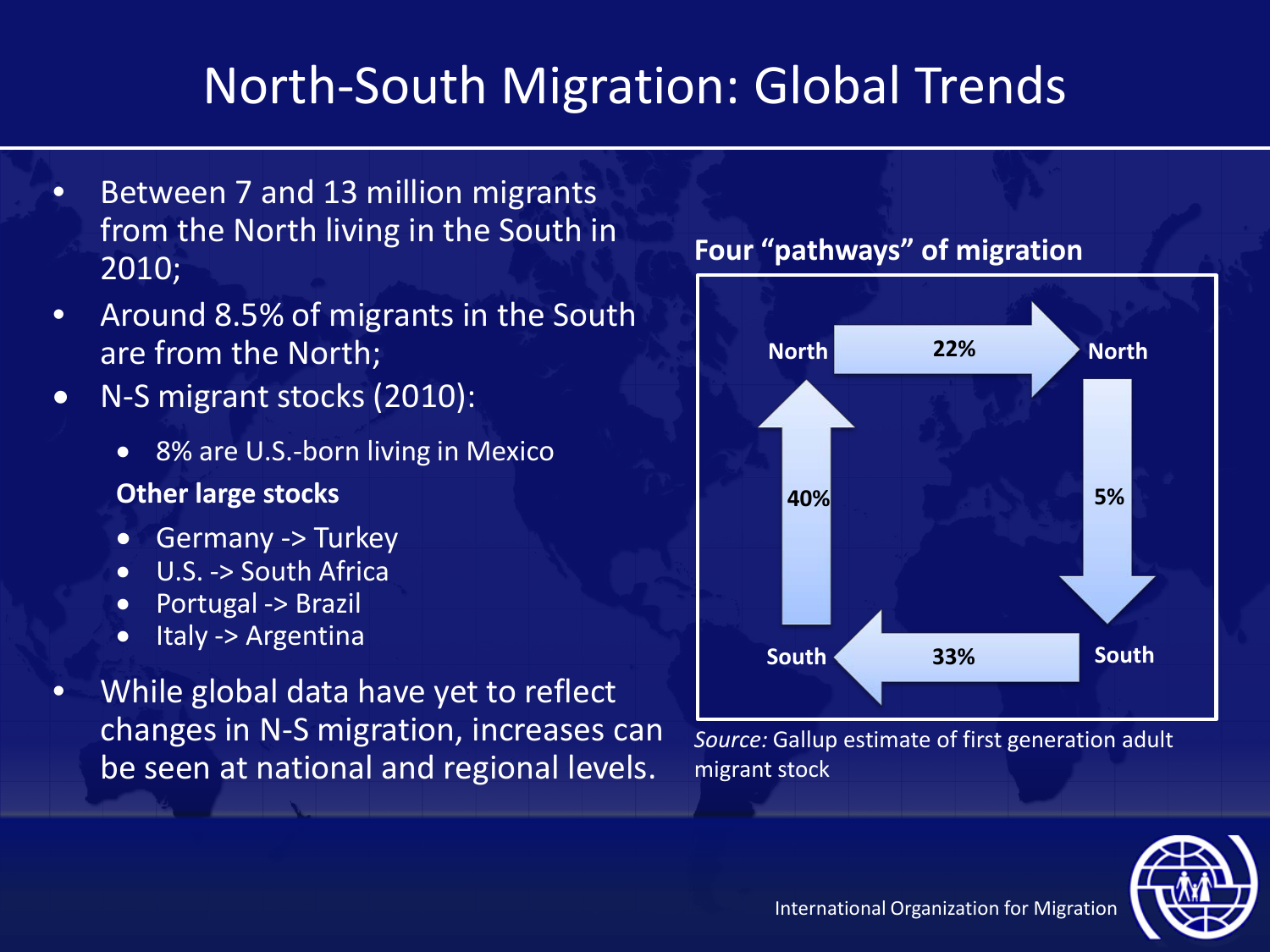# Examples of North-South Migration

- BRAZIL: New migrants in Brazil up 87% from a decade before; main source countries: U.S., Japan, Paraguay, Portugal (IBGE 2012).
- Work permits granted to foreigners in Brazil up 70% since 2009 (73,022 in 2012). Largest recipients: U.S., Philippines, Haiti and UK (MTE).
- CHINA: Stocks of foreigners in China up 35% in last decade (593,832 in mainland China, 2010); 43.5% from South Korea, U.S., or Japan (UN DESA; China 2010 Census).
- ANGOLA: 23,787 moved from Portugal to Angola in 2009 (Emigration Observatory).
- MOZAMBIQUE: 9,224 Portuguese registered at consulates in 2012, up nearly 50% from 6,211 in 2008 (Emigration Observatory).

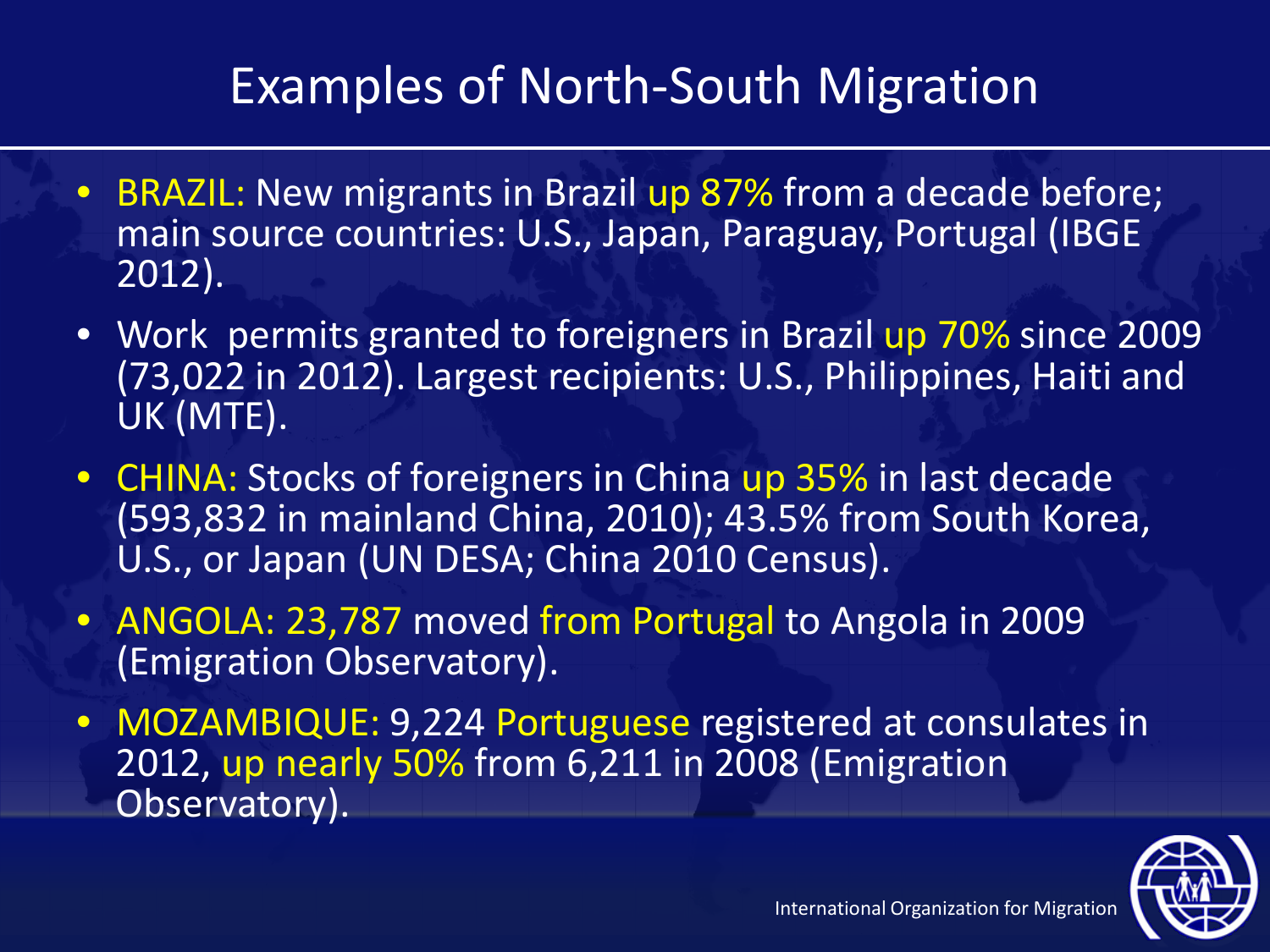### Emigration From Europe

- Emigration from Europe has increased;
- Bulgaria, Czech Republic, Ireland, Greece, Spain, Poland, Romania and the 3 Baltic Member States emigrants outnumbered immigrants (Eurostat, 2011);
- A substantial proportion of emigrants are returnees (especially to Brazil);
- 65% of international migrants in Brazil are returnees (2005-2010);
- Much emigration is North-North: between 2011-2012 migrant visas granted to Greeks in Australia doubled;
- But significant numbers of Europeans are also moving to developing countries.

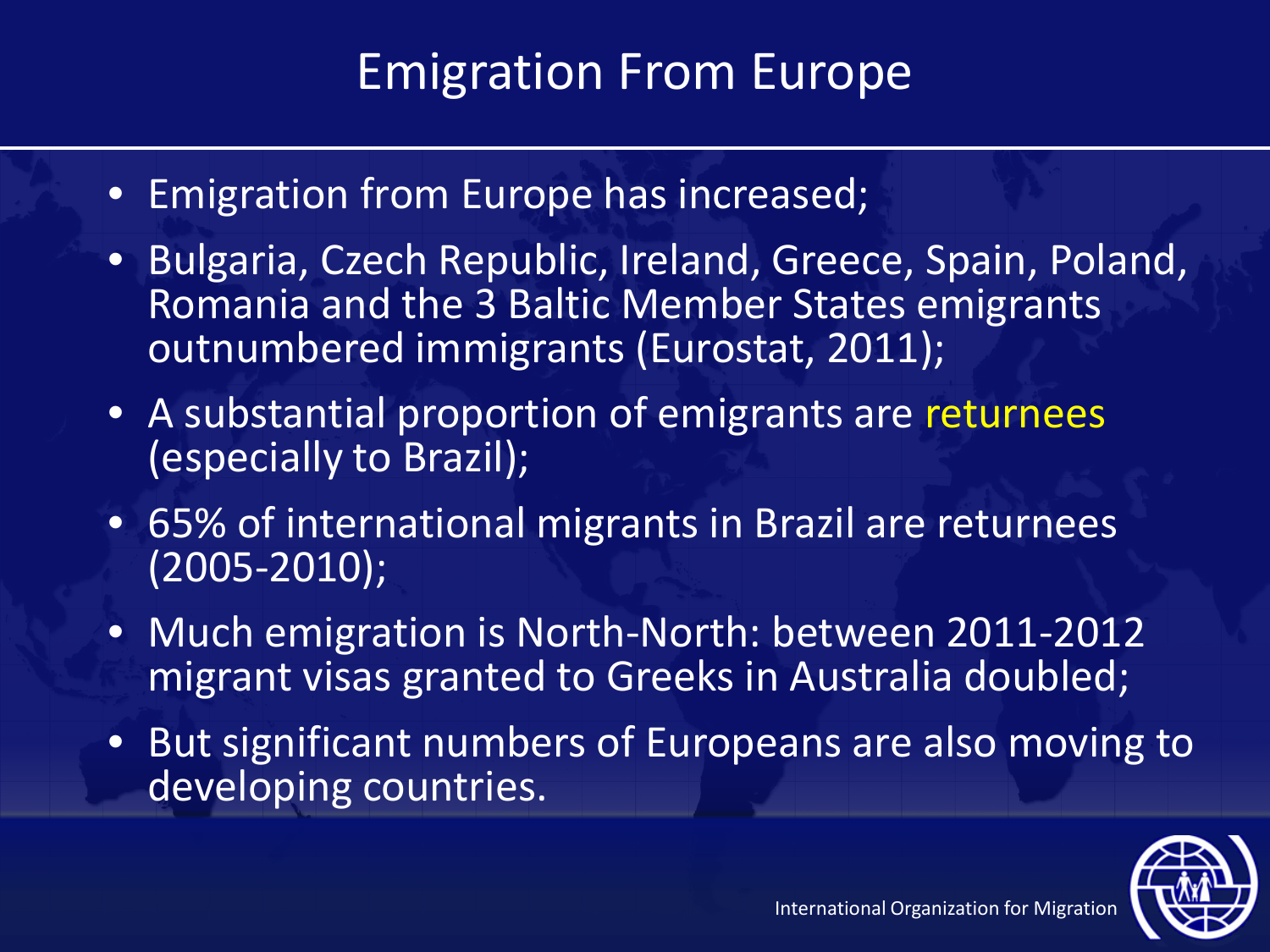### European Migration to the South

### *Latin American and the Caribbean*

- New emigration flows from EU-27 into LAC, esp. Argentina and Brazil. In 2008 and 2009, 107,000+ Europeans left for LAC (IOM, 2012);
- Main source countries: Spain, Germany, Netherlands, and Italy (ibid);
- Migration of Spain-born from Spain to Ecuador increased by 131 % between 2009 and 2010 (ibid).

### *Africa*

- Emigrants from Spain to Africa reached 83,891 in 2011, up from just over 6,000 in 2009 (Eurostat 2013; INE);
- Migration from Ireland to Africa more than doubled between 2008 and 2009; In 2011, 3,242 migrated from Ireland to Africa (Eurostat 2013).
- Migration from Ireland to Nigeria grew by over 162% between 2008 and 2010, and to South Africa by 173% (ibid).

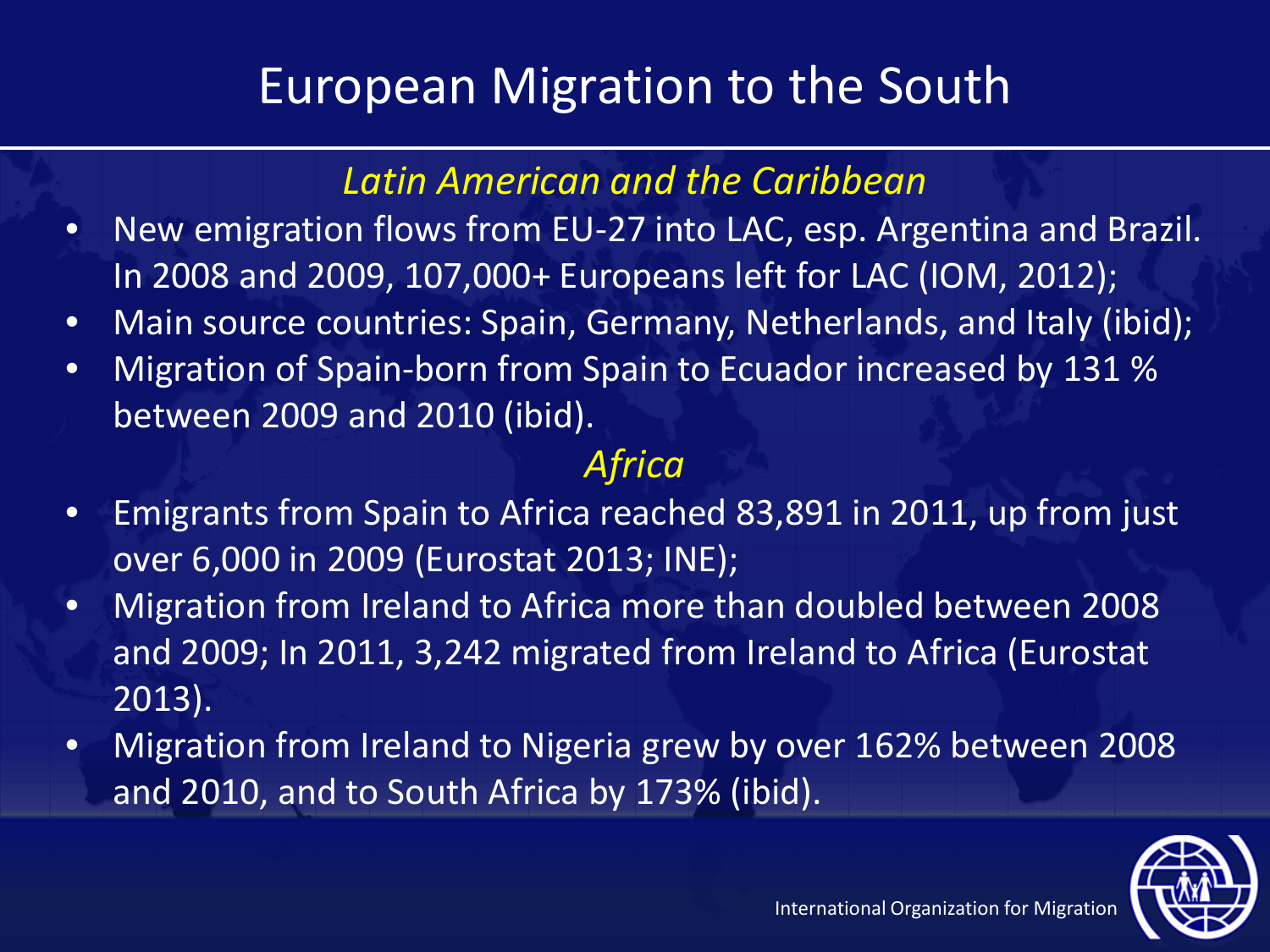# Emigrants from Spain

#### 60,000.00 50,000.00 40,000.00 30,000.00 20,000.00 10,000.00 Morocco Romania 0.00 Peru rues rance ombia of golivia ila France Fria cuador Brazil razil stan China <sub>prestru</sub>entina <sub>prestat</sub>  $\rightsquigarrow$

**Top Destinations of Emigrants from Spain, 2011**

*Source:* National Statistics Institute *(INE)* 

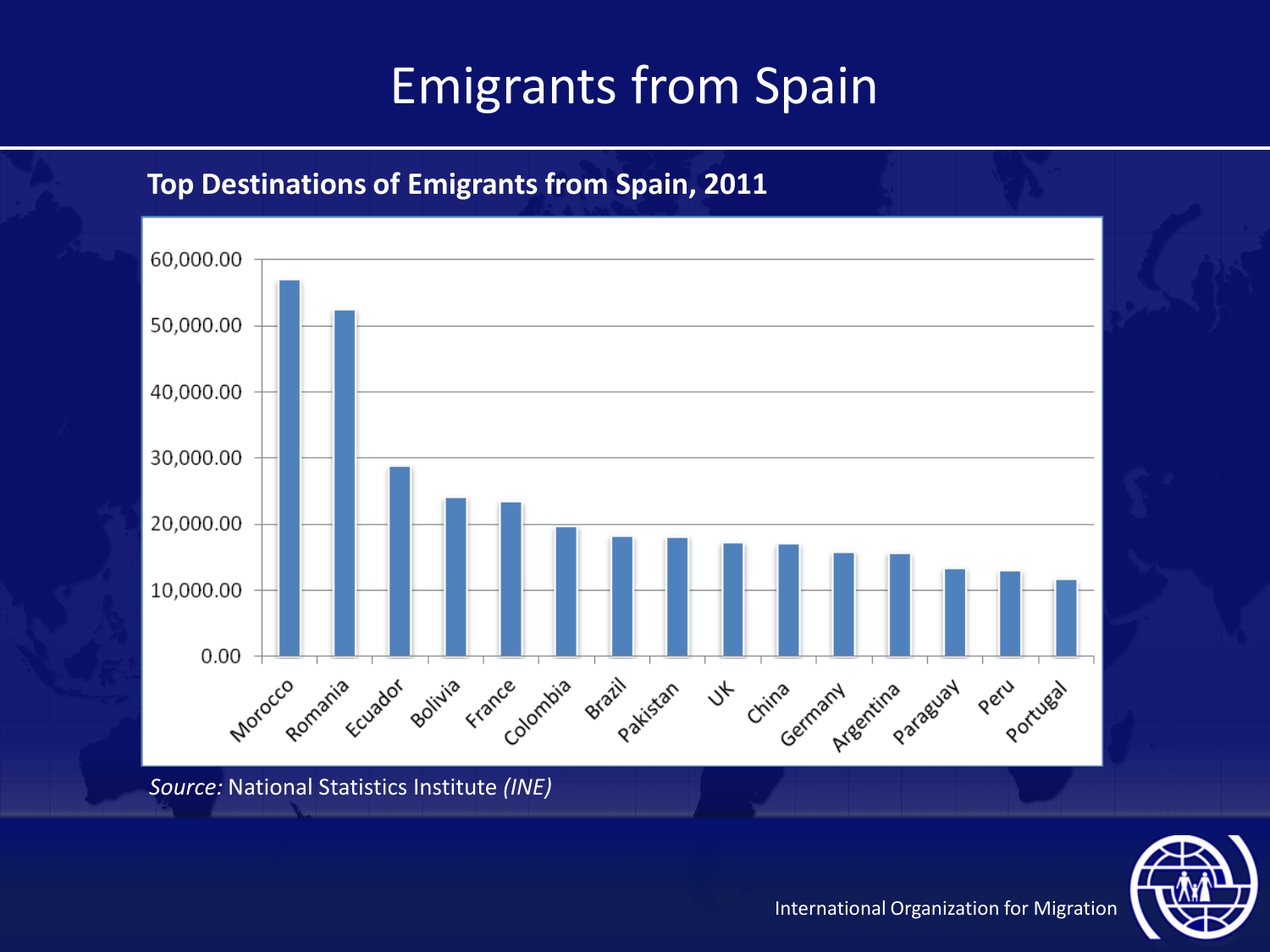### Drivers of North-South Migration

- Economic opportunity and the global economic crisis
- Return migration
- Expansion of global companies
- Student migration
- Retirement migration

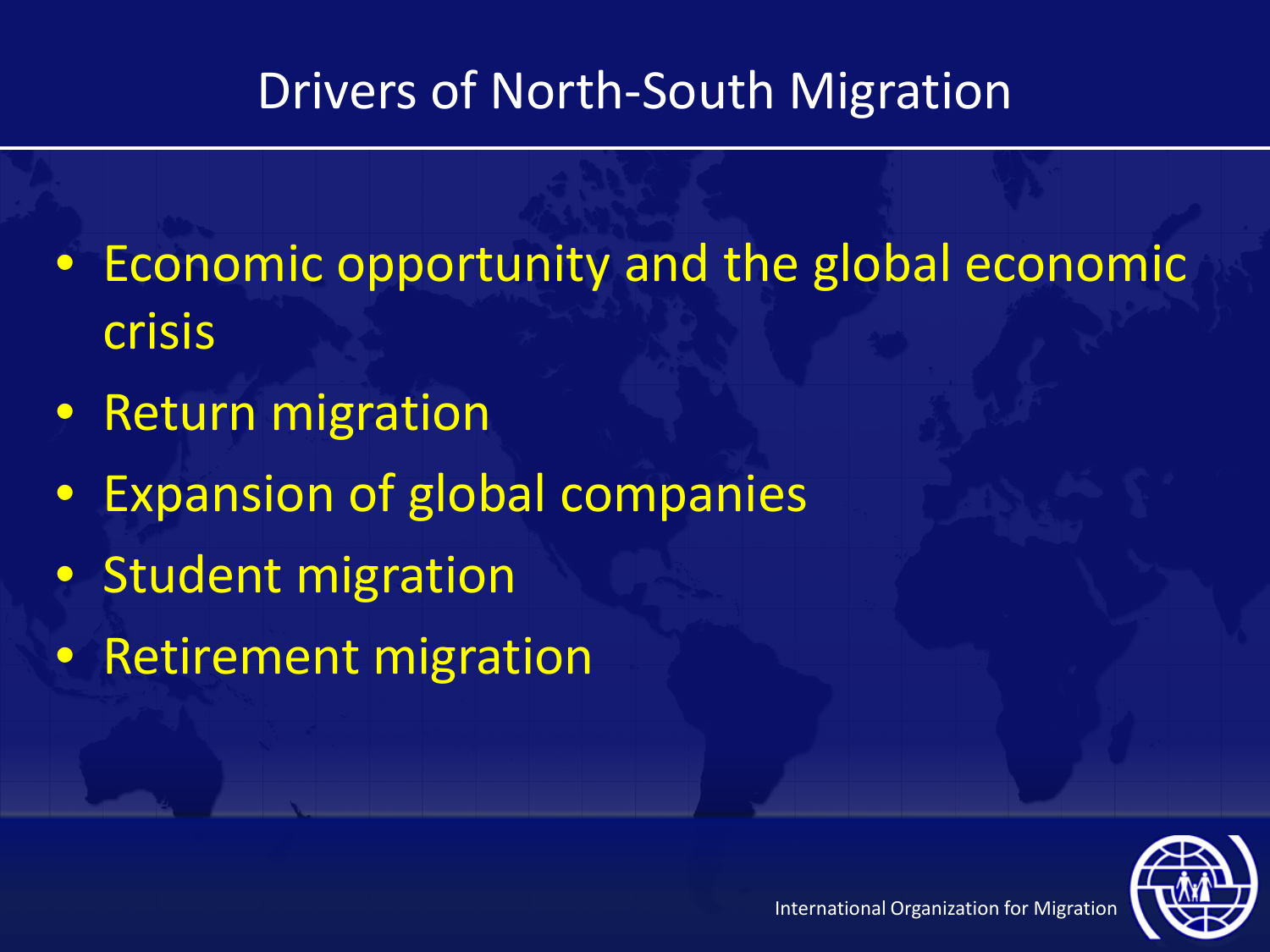# Implications for Development: Remittance Flows to the North

- PORTUGAL: Portuguese citizens living abroad sent €2.45 billion in 2012, up from €2.42 in 2010;
- SPAIN: Spain received €5.9 billion in 2012, up 3.6% from 2011;
- Remittances sent from foreigners in Spain decreased to  $\epsilon$ 6.4 billion in  $\overline{2012}$  (peak of  $\epsilon$ 8.4 in 2006);
- IRELAND: Irish living abroad sent €570 million home in 2012, up nearly 27% since 2007.
- However, remittances still account for only small share of GDP; less than 1% of GDP in Spain and Ireland, and higher at 2% in Portugal.

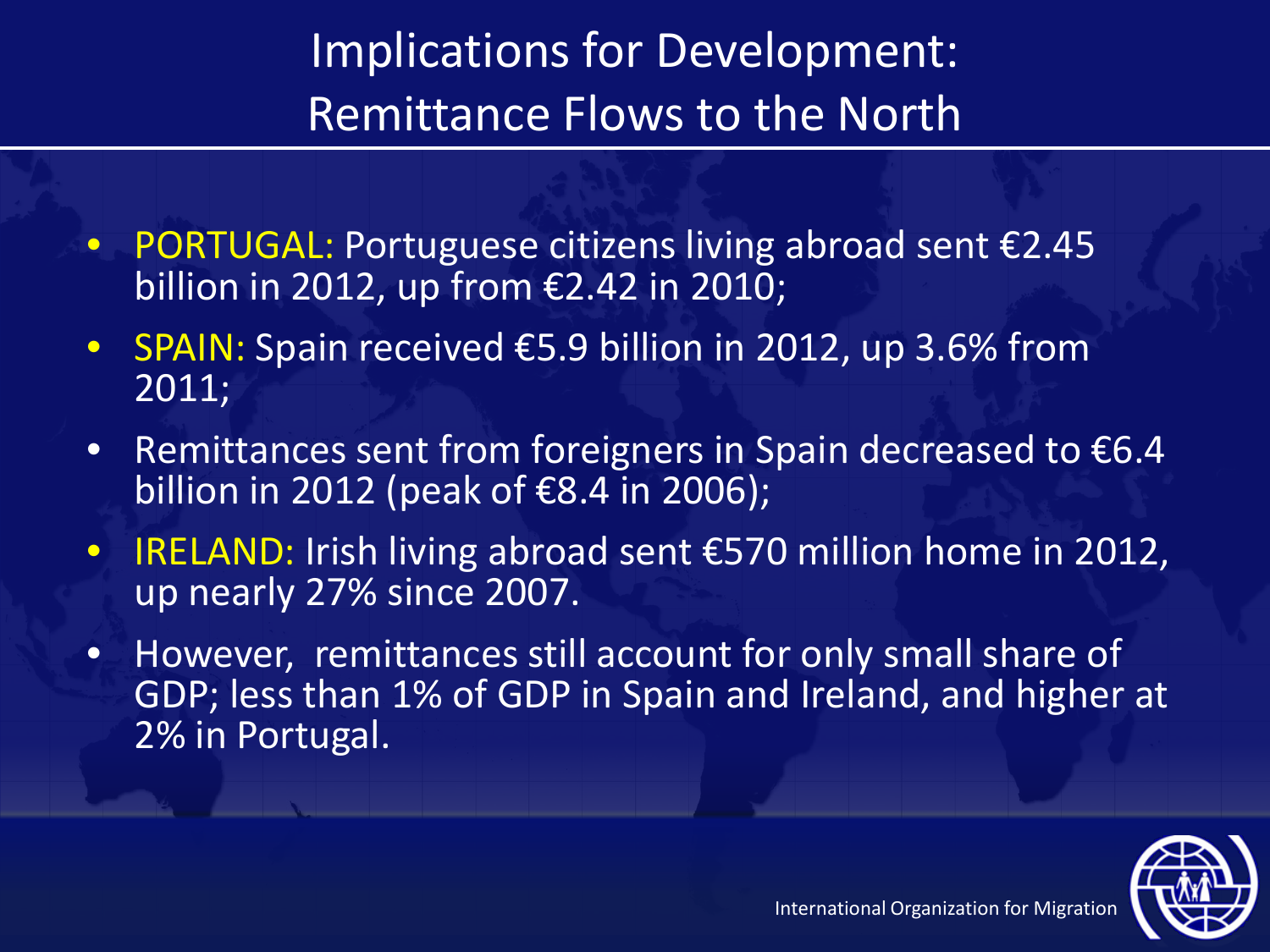### Implications for Development: Sending Countries (North)

### Possible Positives:

- Relieves pressure on labour markets
- Increased remittance inflows

Possible Negatives:

- Loss of skilled young for sending countries "lost generation"
- Reduction in tax base
- Demographic ratios speed population ageing (both through emigration and decreased immigration)

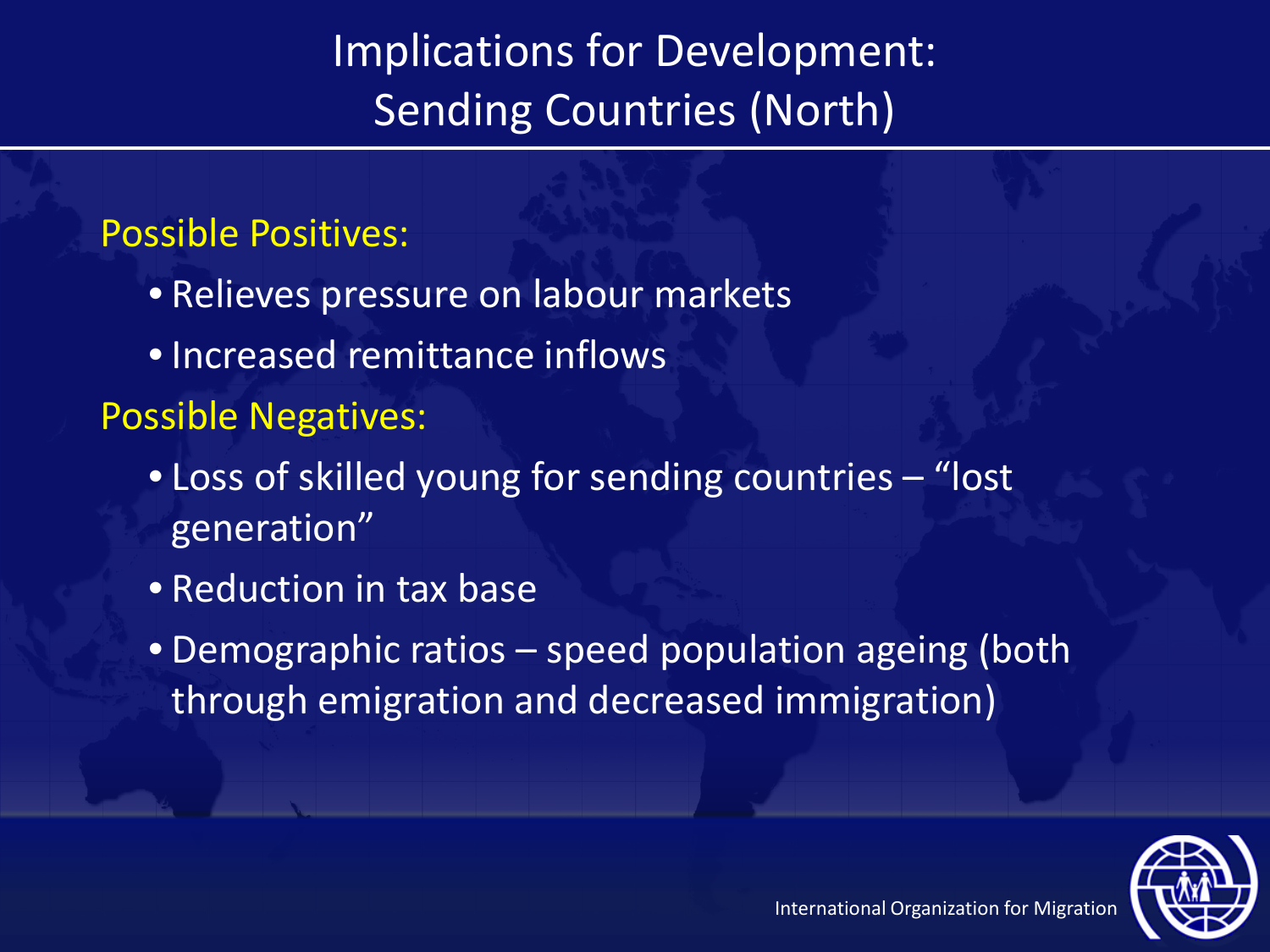### Implications for Development: Receiving Countries (South)

### Possible Positives:

- Human and financial capital
- Skills transfer and "reverse brain drain"
- Enhanced networks between North and South
- Stimulate service industry, attract investments and foreign visitors

### Possible Negatives:

- Drive up real estate prices and strain on health and social services (retirement migrants)
- Compete with local labour
- Return of less-skilled migrants could put a strain on over-burdened labour markets and households accustomed to receiving remittances

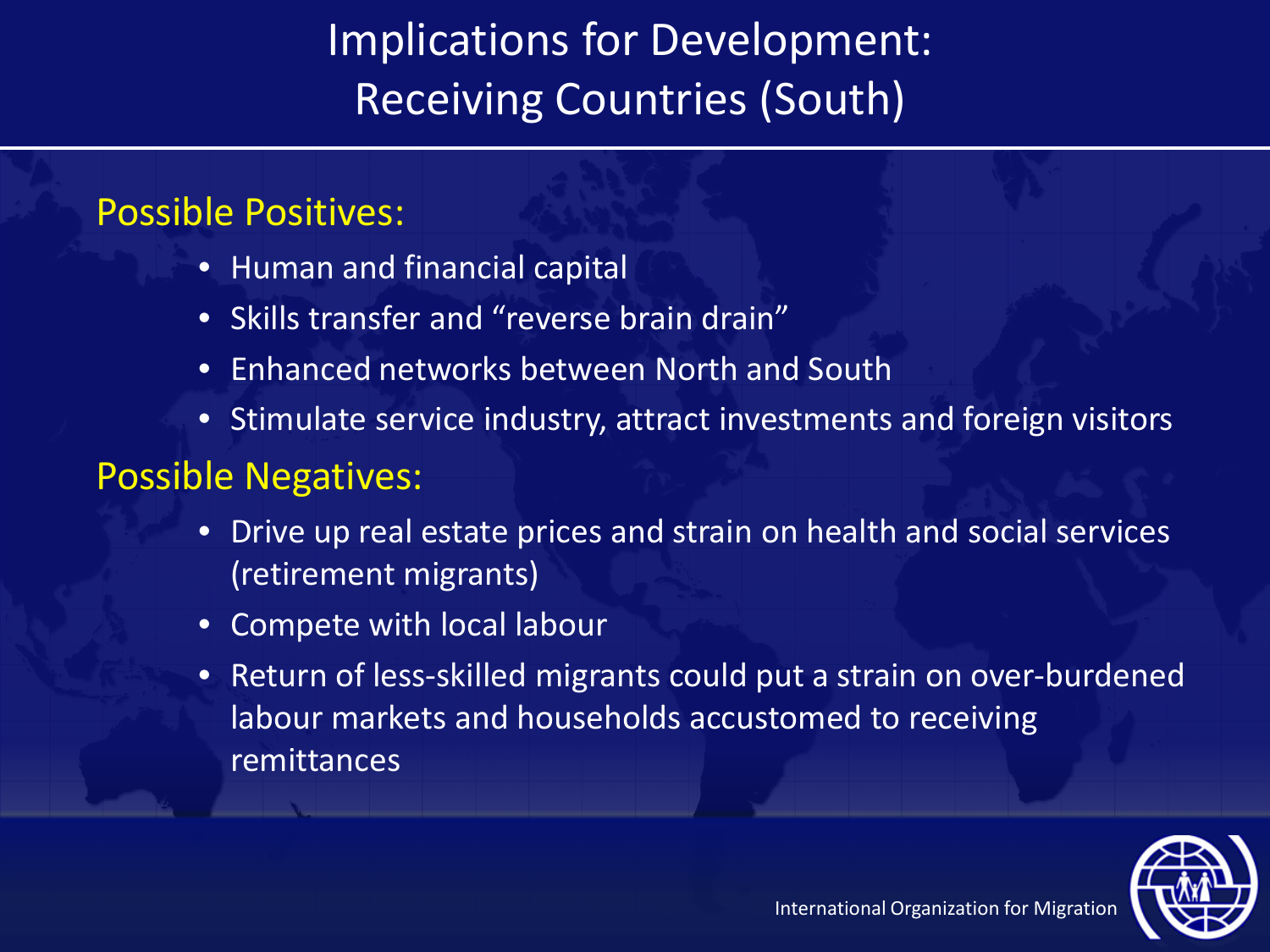# Concluding Messages

- North-South migration seems to be increasing, although lack of research and data on this trend;
- North-South migration has potentially important implications for development in countries of destination and origin, but receives relatively little policy attention;
- Future global development agenda likely to focus on development of all countries, not only the poorest;
- North-South migration needs to be factored into this debate.